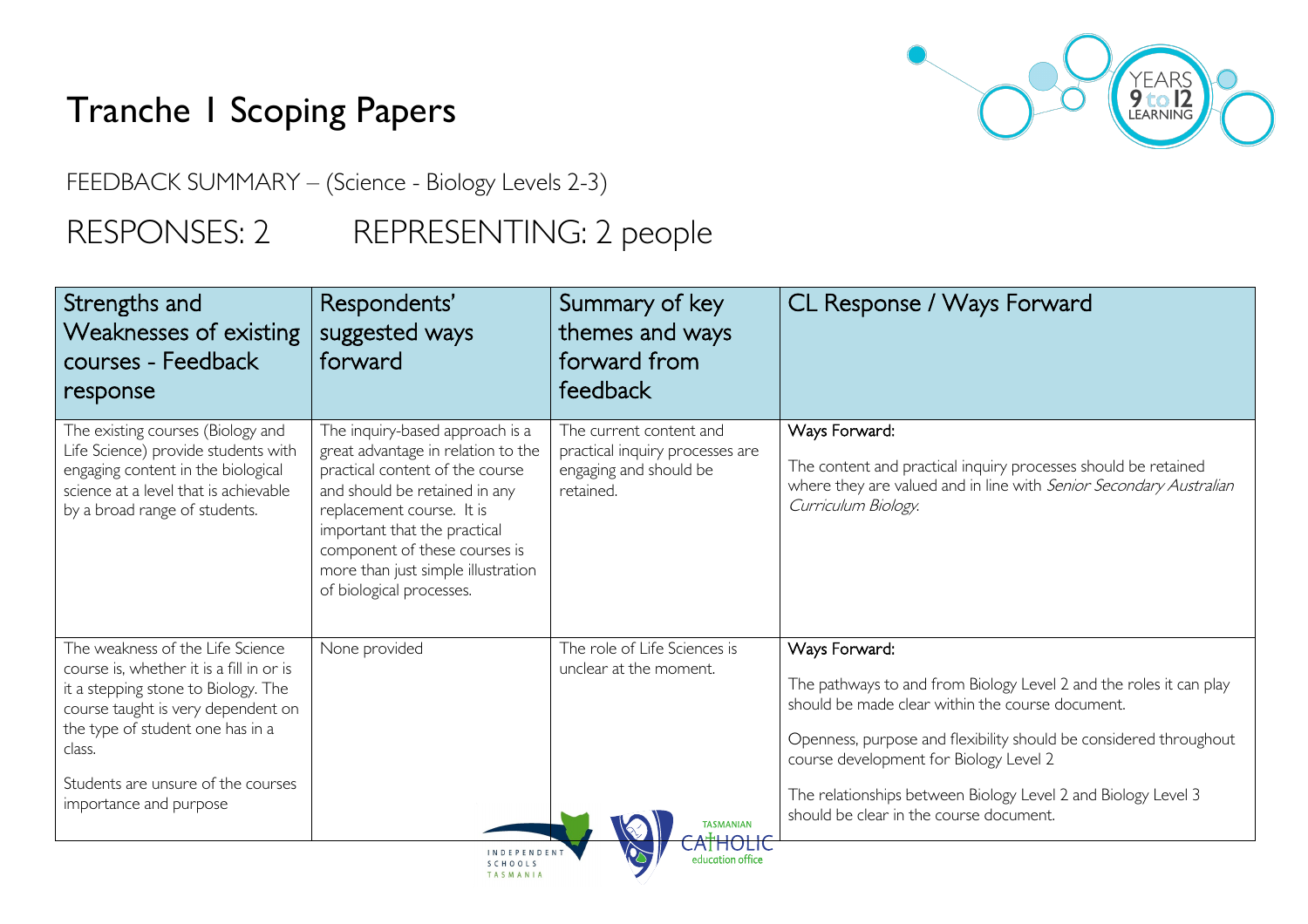| academically. It is seen as a light |  |  |
|-------------------------------------|--|--|
| subject.                            |  |  |
|                                     |  |  |

| Course Rationale -<br>Feedback response                                                                                                                                                                                                                                                                                                                                                                                                                                                                        | Respondents'<br>suggested ways<br>forward                                                                                                                                                                                      | Summary of key<br>themes and ways<br>forward from<br>feedback                                                                                         | CL Response / Ways Forward                                                                                                                                                                                                                                                                                           |
|----------------------------------------------------------------------------------------------------------------------------------------------------------------------------------------------------------------------------------------------------------------------------------------------------------------------------------------------------------------------------------------------------------------------------------------------------------------------------------------------------------------|--------------------------------------------------------------------------------------------------------------------------------------------------------------------------------------------------------------------------------|-------------------------------------------------------------------------------------------------------------------------------------------------------|----------------------------------------------------------------------------------------------------------------------------------------------------------------------------------------------------------------------------------------------------------------------------------------------------------------------|
| The course rationale mentions<br>human impact on the environment<br>and conservation issues as well as<br>biosecurity and resilience of<br>ecosystems which may be valid as<br>they are part of the current Life<br>Sciences course. However, the<br>content of Life Sciences is<br>presumably going to be spread<br>between Biology 2 and<br>Environmental Science 2 (rather<br>thinly, I would say) and I believe<br>that these aspects of the content<br>more correctly belong in<br>Environmental Science. | I think a lot more thought needs<br>to be given to the divesting of<br>the Life Science content to these<br>two courses and whether there<br>is enough material to make two<br>level 2 courses without significant<br>overlap. | Ecology is intended to be<br>addressed within both Biology,<br>Level 2 and Environmental<br>Science 2-3<br>We have to be careful to avoid<br>overlap. | Ways Forward:<br>Although ecology is a very large field of study we need to ensure<br>that there is no duplication in the approaches to this study between<br>Biology, Level 2 (where the content comes from Australian<br>Curriculum Senior Secondary Biology Unit 1) and the planned<br>Environmental Science 2-3. |
| A relationship to nursing,<br>paramedics, doctors, research,<br>agriculture, marine, health care<br>workers and education are<br>important as research into the<br>fields the students end up in are<br>roughly these areas.                                                                                                                                                                                                                                                                                   | None provided                                                                                                                                                                                                                  | The clear pathways out of this<br>pair of courses needs to be<br>articulated.                                                                         | Ways Forward:<br>The clear pathways out of this pair of courses needs to be<br>articulated in the course documents.                                                                                                                                                                                                  |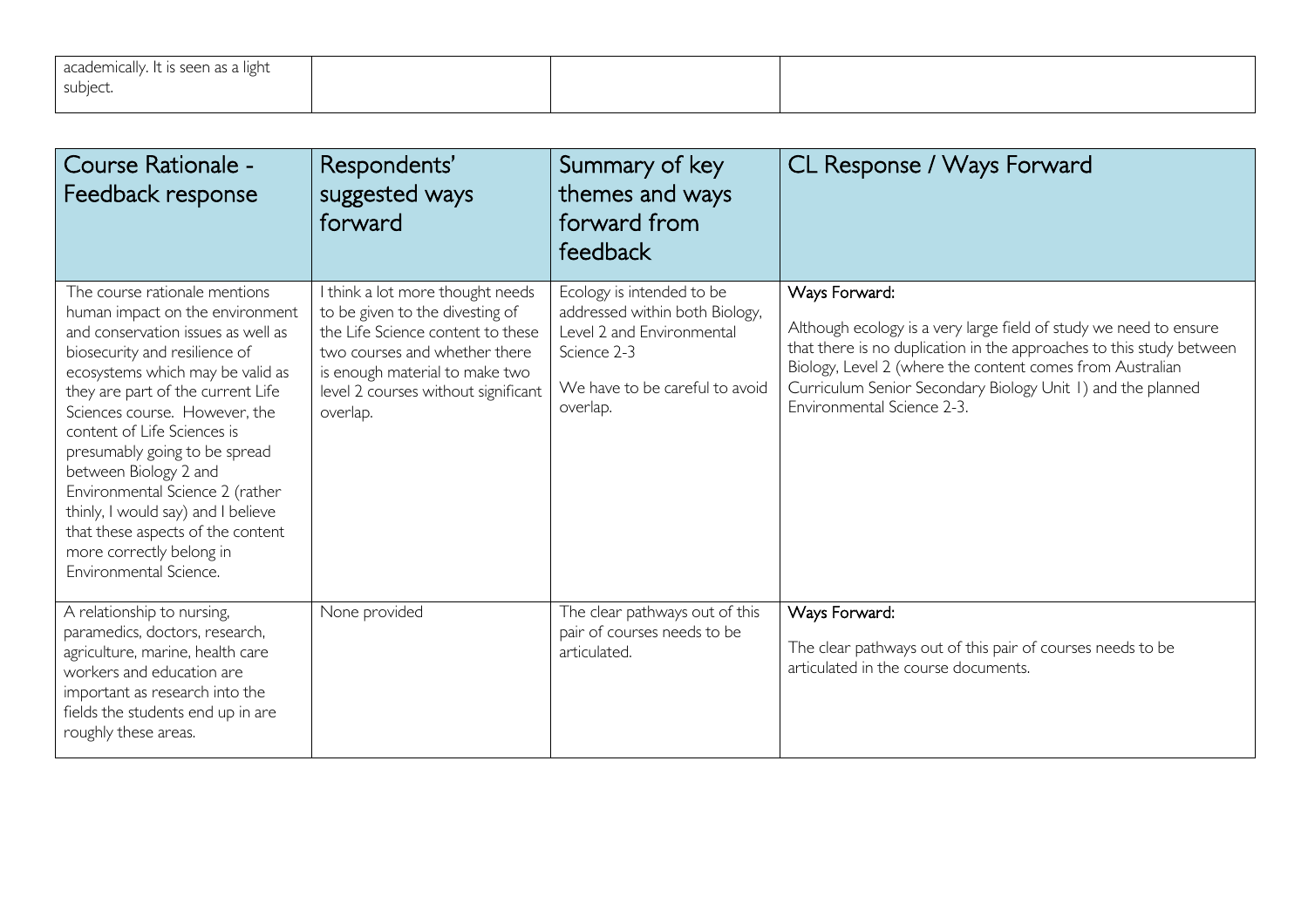The course rationale is appropriate and clearly describes:

- the intended audience,
- why the chosen content is important for students and outlines the broad scope of learning to be expected
- the particular skills knowledge and understandings students will develop

| Strongly Agree | Agree | Neither agree nor disagree | Disagree | Strongly disagree |
|----------------|-------|----------------------------|----------|-------------------|
|                |       |                            |          |                   |

### Ways Forward:

The response of "disagree" relates to the potential issues with overlap in the ecology content outlined above. Course design will have to be careful to avoid this overlap.

### In considering the focus areas identified in the Years 9 to 12 Curriculum Framework and this course rationale, do you believe the course is placed in the appropriate focus area?

| Strongly Agree | Agree | Neither agree nor disagree | Disagree | Strongly disagree |
|----------------|-------|----------------------------|----------|-------------------|
|                |       |                            |          |                   |

### Ways Forward:

Biology 2-3 should remain in the Focus Area of Discipline-based Study.

| General Capabilities -<br>Feedback response | Respondents'<br>suggested ways<br>forward                                                                                               | Summary of key<br>themes and ways<br>forward from<br>feedback                      | CL Response / Ways Forward                                                                                                                                                        |
|---------------------------------------------|-----------------------------------------------------------------------------------------------------------------------------------------|------------------------------------------------------------------------------------|-----------------------------------------------------------------------------------------------------------------------------------------------------------------------------------|
| Yes                                         | The scoping paper includes all of<br>the General Capabilities that are<br>mentioned in the Australian<br>Curriculum documentation. This | A large number of General<br>Capabilities are referred to in<br>the Scoping Paper. | Ways Forward:<br>Care will have to be taken during the course development process<br>to ensure General Capabilities are genuinely referenced if included<br>within these courses. |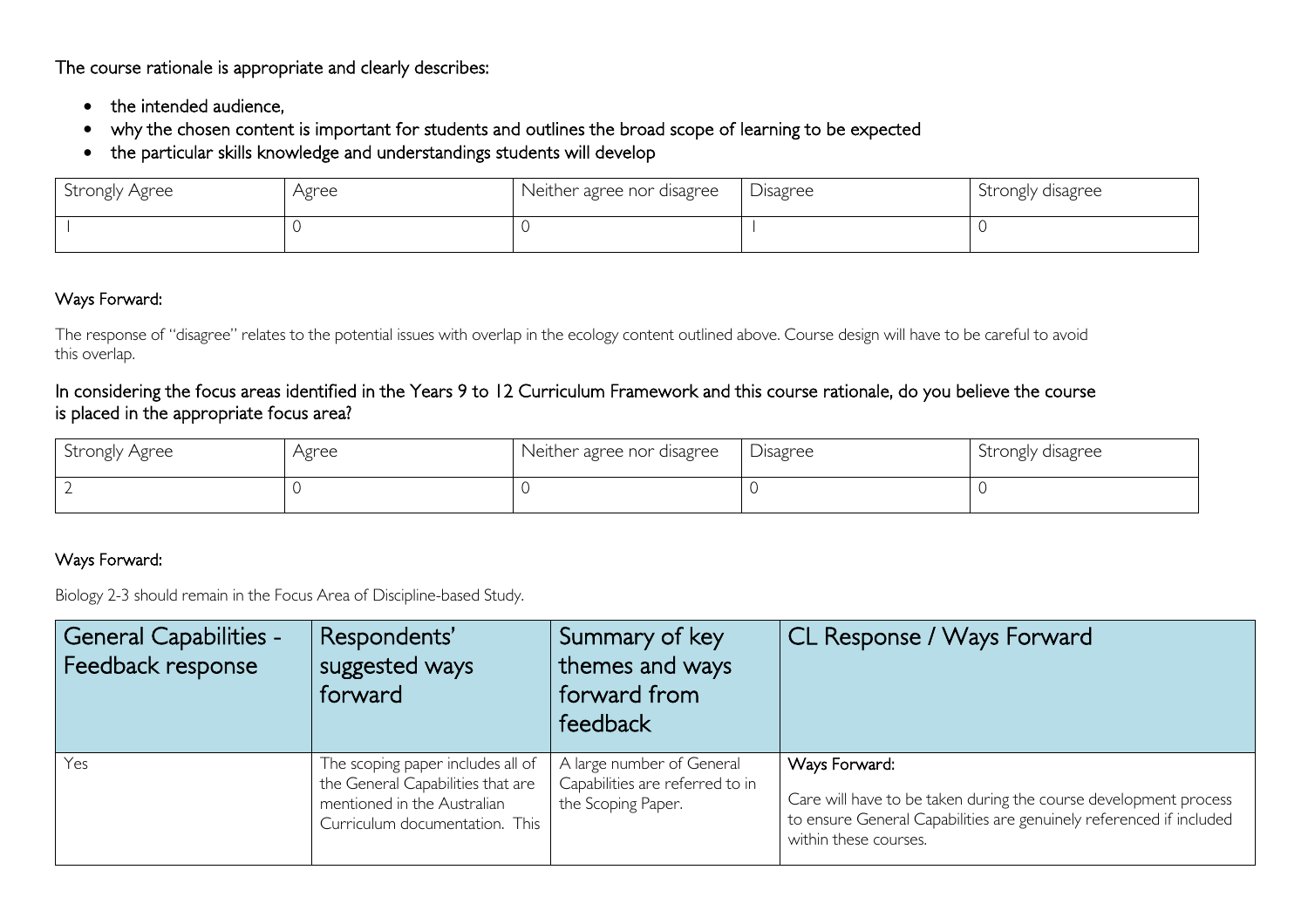|     | perhaps seems like a tall order to   All of these General<br>include them all. | Capabilities may not be able to<br>be addressed effectively. |                                              |
|-----|--------------------------------------------------------------------------------|--------------------------------------------------------------|----------------------------------------------|
| Yes | None provided                                                                  | N/A                                                          | Ways Forward:<br>No further action required. |

| <b>Cross Curriculum</b><br><b>Priorities - Feedback</b><br>response                              | Respondents'<br>suggested ways<br>forward                                                                                                                                                                                                                                                                                                                                  | Summary of key<br>themes and ways<br>forward from<br>feedback                                                                        | CL Response / Ways Forward                                                                                                 |
|--------------------------------------------------------------------------------------------------|----------------------------------------------------------------------------------------------------------------------------------------------------------------------------------------------------------------------------------------------------------------------------------------------------------------------------------------------------------------------------|--------------------------------------------------------------------------------------------------------------------------------------|----------------------------------------------------------------------------------------------------------------------------|
| Sustainability, possibly but this<br>probably more correctly belongs in<br>Environmental Science | Increasing emphasis on an<br>inquiry-based approach to these<br>courses, moving from level 2 to<br>level 3 is important. This would<br>place them firmly within a STEM<br>framework. I envisage that the<br>approach would be introduced<br>at level 2 and further developed<br>so that students are capable of<br>independent enquiry by the time<br>they finish level 3. | Sustainability is a possibility for<br>this pair of courses.<br>Emphasis on inquiry should be<br>strengthened within the<br>courses. | Ways Forward:<br>Sustainability will be considered within course development.<br>Inquiry should be central to Biology 2-3. |
| None provided                                                                                    | None provided                                                                                                                                                                                                                                                                                                                                                              |                                                                                                                                      |                                                                                                                            |